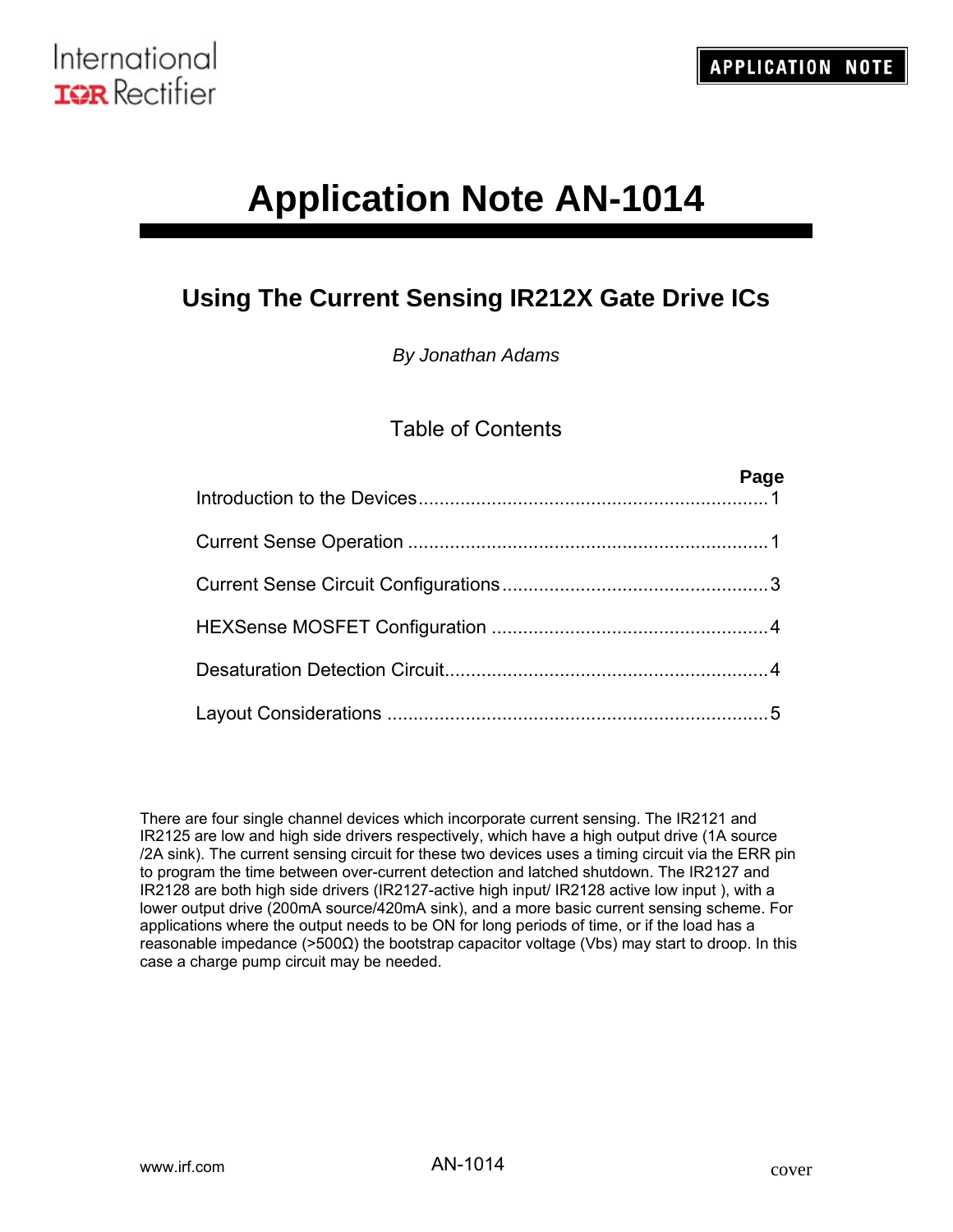<span id="page-1-0"></span>International **IGR** Rectifier

# **A PPLICATION NOTE**<br>International Rectifier • 233 Kansas Street El Segundo CA 90245 USA

**Using The Current Sensing IR212X Gate Drive ICs By Jonathan Adams**

## *TOPICS COVERED*

*Introduction to the Devices Current Sense Operation Current Sensing Circuit Configurations Layout Considerations*

# *1) INTRODUCTION TO THE DEVICES*

There are four single channel devices which incorporate current sensing. The IR2121 and IR2125 are low and high side drivers respectively, which have a high output drive (1A source /2A sink). The current sensing circuit for these two devices uses a timing circuit via the ERR pin to program the time between over-current detection and latched shutdown. The IR2127 and IR2128 are both high side drivers ( IR2127-active high input/ IR2128 active low input ), with a lower output drive (200mA source/420mA sink), and a more basic current sensing scheme.

For applications where the output needs to be ON for long periods of time, or if the load has a reasonable impedance (>500Ω) the bootstrap capacitor voltage (Vbs) may start to droop. In this case a charge pump circuit may be needed (see application note **AN978**). For help with selecting the Bootstrap components see **DT98-2 "Bootstrap Component Selection For Control IC's".**

## *2) CURRENT SENSE OPERATION*

#### **IR2127/IR2128 Current Sensing Function**

A typical connection for the IR2127/IR2128 is shown in fig 1). The CS pin is the pin used for sensing the current. The sensing circuit includes a blanking time to ensure there is no nuisance tripping during device switch on (the IC initially ignores the voltage at the CS pin, immediately after the output has turned on for a time equal to the blanking time, nominally 750ns). After the blanking time has elapsed if a CS voltage above the threshold is still present, then the IC turns off the output, and sets the FAULT pin low (NOTE: The fault pin is an open drain output, and is thus set to active low).

When the input is turned off the fault signal is cleared and the IC is reset. On the next active input signal the IC will repeat the operation described above if the overcurrent condition remains. Hence the overcurrent control is on a cycle-by-cycle basis.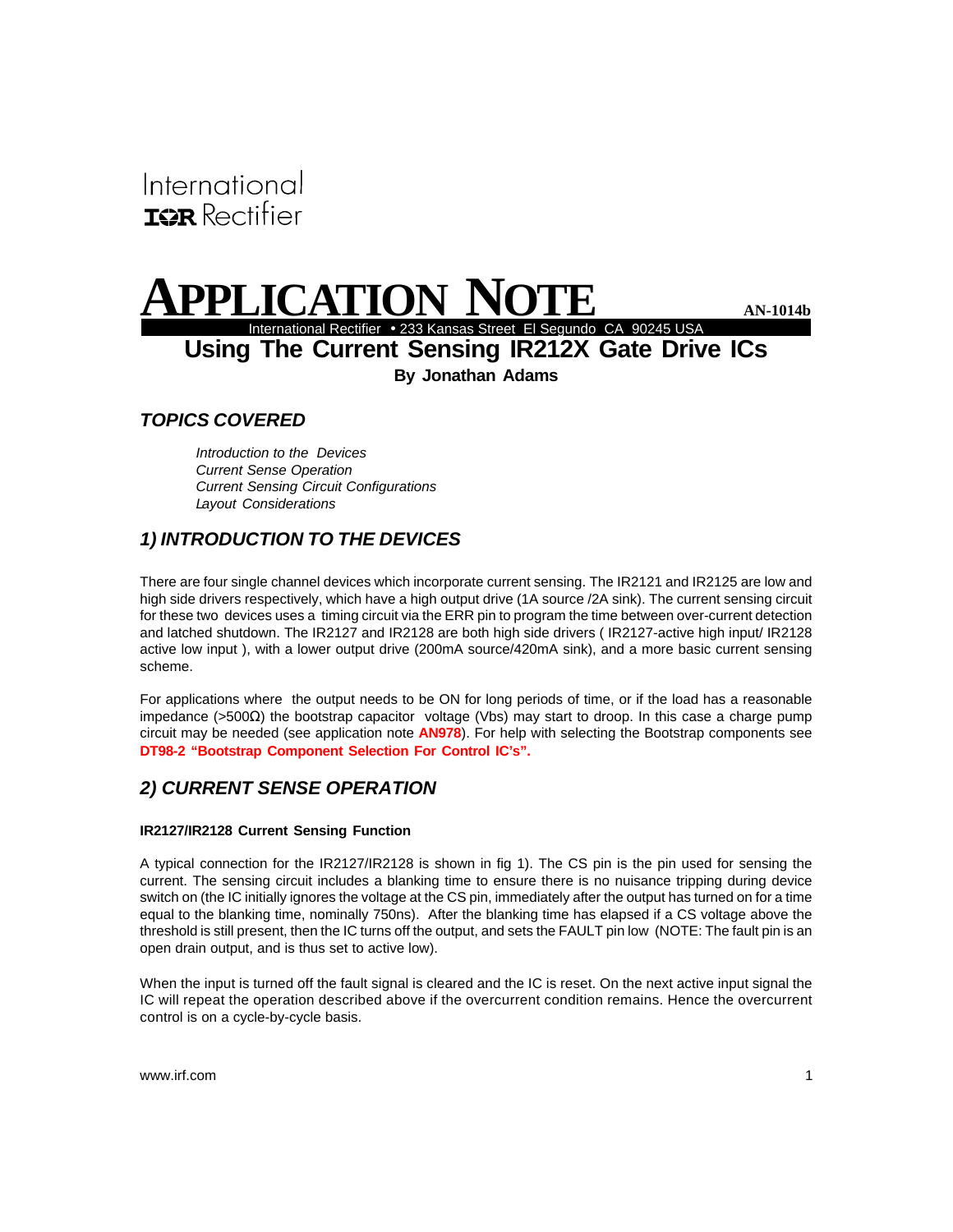

Fig 1) IR2127 Typical Connection Diagram

#### **IR2121/IR2125 Current Sensing Function**

A typical connection for the IR2125 is shown in fig 2). The typical connection for the IR2121 is similar, but this time its a low side drive and no bootstrap diode is needed (pin 1 & pin 8 are connected internally) . Again the CS pin is the pin used for sensing the current. Again there is a blanking time to ensure there is no nuisance tripping, but the operation is slightly different. When the voltage at the CS pin reaches the threshold (230mV nominal), the IC will detect the overcurrent condition. At this point the IC will wait for a time equal to the blanking time (500ns nominal) to filter out the noise spike caused by the switching action of the power device. After the blanking time has elapsed if a CS voltage above the threshold is still present, the output driver is switched into a linear mode with a feedback amplifier controlling the output gate drive voltage. The amplifier and the output power switch form a negative feedback loop which controls and settles the gate drive voltage to a lower value in order to keep the switch current limited to the preset value determined by the sensing resistor between the CS pin and VS(IR2125) or COM(IR2121). For example if the sensing resistor is 0.23W then the current would be limited to 1A.



Fig 2) IR2125 Typical Connection Diagram

2 www.irf.com The ERR pin is multifunctional, providing status reporting, linear mode timing, and cycle-by-cycle control. When the IN signal is low the ERR pin is pulled low with 30mA of pull-down current. After the IN signal is switched high the ERR pin is switched to a high impedance state with 1MΩ pull-down. When the output stage switches to linear mode due to an overcurrent signal at CS, the ERR pin is set to drive a 100µA charging current into the capacitor connected between ERR and COM. Hence the ERR pin voltage rises at a rate determined by the capacitor (dt= $C^*(dv/|_{ev})$ ). This charging current will be terminated if the CS voltage disappears, and the driver returns to the normal switching mode. However if the fault condition remains and the ERR capacitor is charged to above 1.8V, then the ERR trip comparator will be triggered and the output is turned off for the remainder of the cycle. The ERR trip comparator also activates a 15mA pull-up current, which pulls up the ERR pin to Vcc indicating a fault (reporting function). The ERR trip comparator can also be triggered by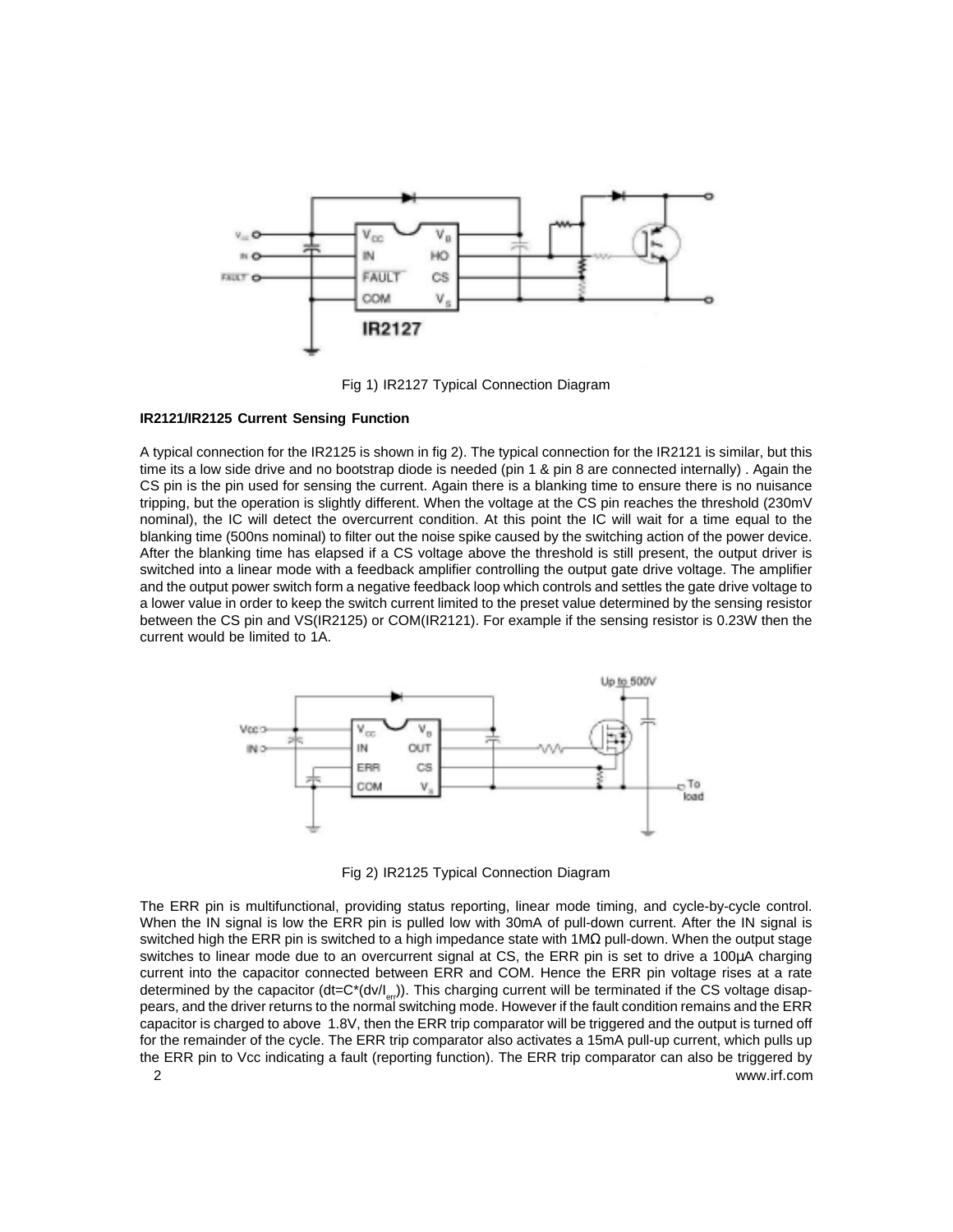<span id="page-3-0"></span>external pulses for a cycle-by-cycle shutdown function. These pulses must only occur when the output is on to prevent high current consumption (remember when input is low, Err pin is pulled down by 30mA of pull-down current).

The current sensing function is designed to handle both "Hard" and pulsed short circuit conditions as shown in fig 3). In the case of a "hard" short (fig 3a) the ERR capacitor value will determine the duration of the linear mode gate drive, before shutdown occurs. In the case of a pulsed short (fig 3b) The ERR capacitor acts as an



Sensing in "hard" Short Condition

Fig. 3b. - Protection Logic Scheme with Current Sensing in pulsed Short Condition

integrator, determining the number of pulsed shorts before shutdown for the remaining cycle.

### *3) CURRENT SENSE CIRCUIT CONFIGURATIONS*

#### **Basic Source/Emitter Sense Resistor Configuration**

The configuration shown in fig 4 shows the use of a basic source/emitter sense resistor. The resistor value is chosen so that, at the desired trip current level the voltage across the resistor, and therefore applied to the CS pin is above the  $V_{\text{CSTH+}}$  threshold. There are two drawbacks to this method:-

1) The entire load current passes through the sensing resistor, causing power dissipation and reduced efficiency.

2) The reverse current passing through the antiparallel diode of the main switch causes a negative voltage to be applied to the CS pin. This must be limited to 300mV.

www.irf.com 3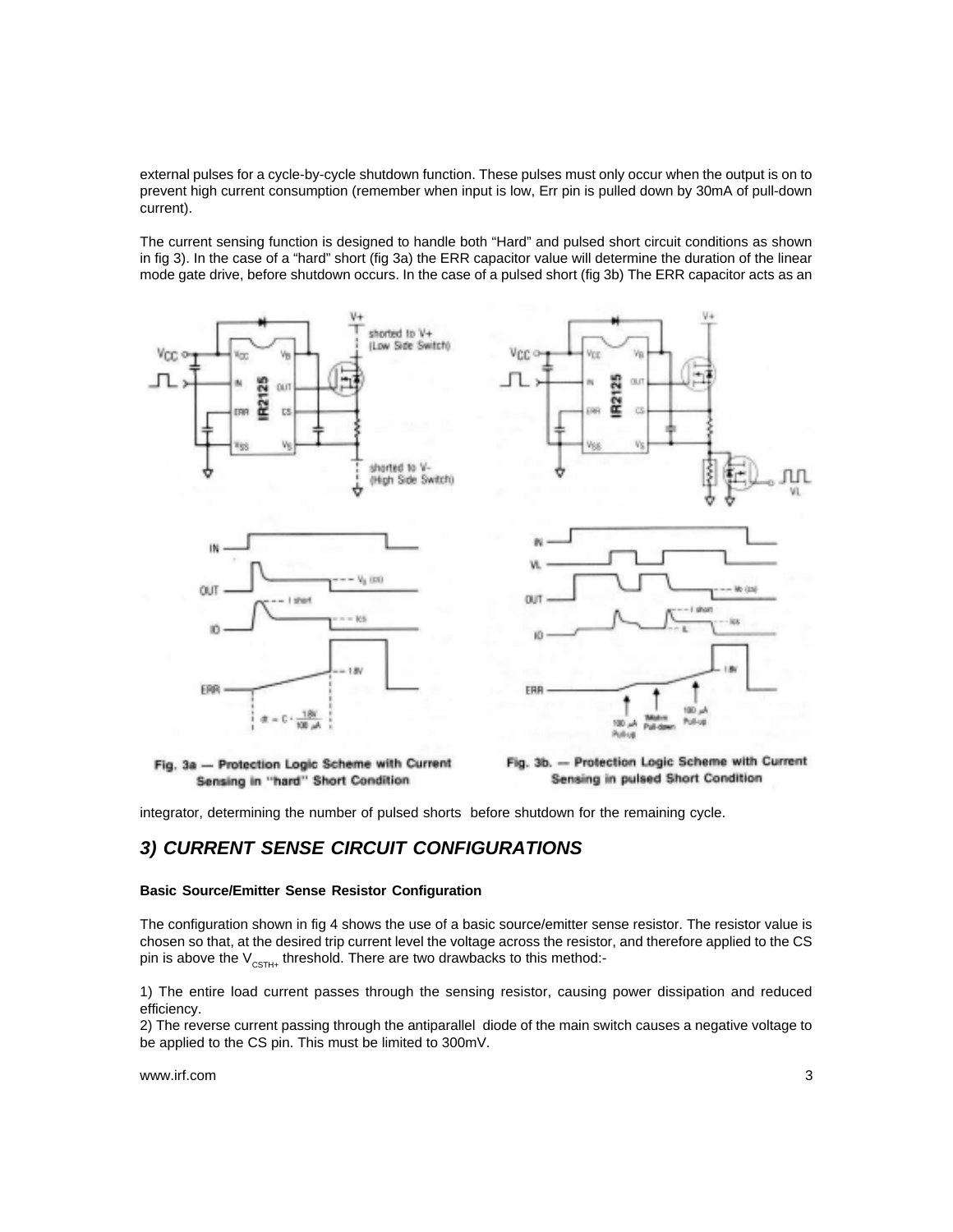<span id="page-4-0"></span>The major advantage of this circuit is that is very simple to implement for both MOSFETs and IGBTs.



Fig 4) Current Sense Circuit Configuration With A Source/Emitter Resistor

#### **Hexsense MOSFET Configuration**

The circuit shown in Fig 5) shows the circuit configuration if you are using a Hexsense current sensing MOSFET. In this circuit a fraction of the drain current flows out of the Hexsense MOSFET current sense pin through the current sense resistor to the Kelvin source lead. The current sense resistor value is chosen based on the fraction of current that flows out of the Hexsense current source pin corresponding to the overload current in the main part of the MOSFET.



Fig 5) Current Sensing Using a Hexsense MOSFET

This circuit is better than the source/emitter sense resistor configuration in that only a very small fraction of the drain current flows through the sensing resistor, therefore dissipation is significantly lower for this configuration. One possible drawback is that there are not as many variations of Hexsense MOSFETs to choose from in terms of voltage ratings and Rds(on) as there are conventional MOSFETs.

#### **Desaturation Detection Circuit**

The current sensing circuit configuration shown in fig 6) is known as a desaturation (or desat) detection circuit. It was originally intended for use with IGBTs to detect the situation where the IGBT comes out of saturation due to an overcurrent condition. This being said, it is also possible to use this circuit configuration with MOSFETs. With MOSFETs the principle is similar, as the voltage across the FET will increase significantly during an overload condition.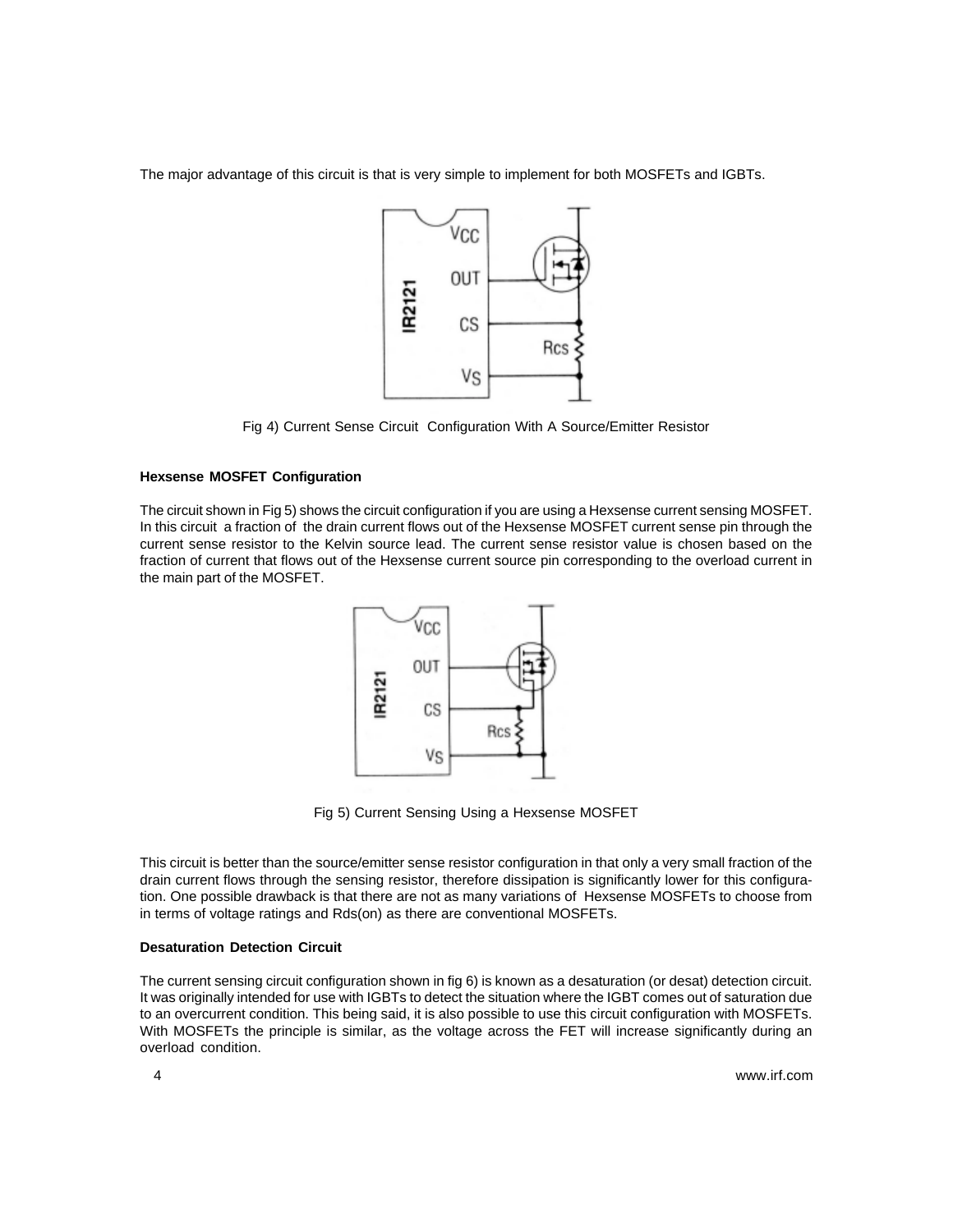<span id="page-5-0"></span>

Fig 6) Desat Detection Circuit Configuration

To Calculate the resistor values use the following guidelines.

Rg is the gate resistor, and the value is chosen to optimize switching speed and switching losses.

R1 is typically chosen to be 10k (12V Vbs)/22k (15V Vbs)/33k (18V Vbs); this high value helps to minimize the increased miller capacitance effect from diode D1, and makes sure there is not significant current being drawn from the HO output. Note diode D1 must have the same characteristics as the bootstrap diode.

When the HO output goes high MOSFET (or it could be an IGBT) Q1 turns on. Now point X in fig 6) will be pulled down to a voltage which equals the voltage across the FET  $(V_{p,s})$  plus the voltage across diode D1. Therefore in an overload condition we want to shut down the driver output when the voltage across the FET (or IGBT) Q1 equals a set limit that indicates on overload condition has occurred (for example 8V).

Therefore with a 8V Vds on Q1.  $V_{\text{p1}}$  is typically 1.2V for a small 1A ultra fast recovery diode.

$$
V_x = V_{D1} + V_{DS}
$$
  

$$
V_x = 1.2 + 8
$$
  

$$
V_x = 9.2V
$$

For an IR2127 the CS pin threshold is 250mV, therefore we need to divide V<sub>x</sub> so that when V<sub>x</sub>=11.2V, then  $V_y = 250$ mV.

 $V_y = V_x$ . R3/ (R2+R3) let R2 = 33k  $R3 = 922\Omega$ 

#### *4) Layout Considerations*

The following is a guideline list for PCB layout when using the IR212X current sensing gate drive IC's.

1) Keep the track between the output of the IC and the gate of the MOSFET or IGBT as short as possible (preferably  $<$  1 inch).

www.irf.com 5